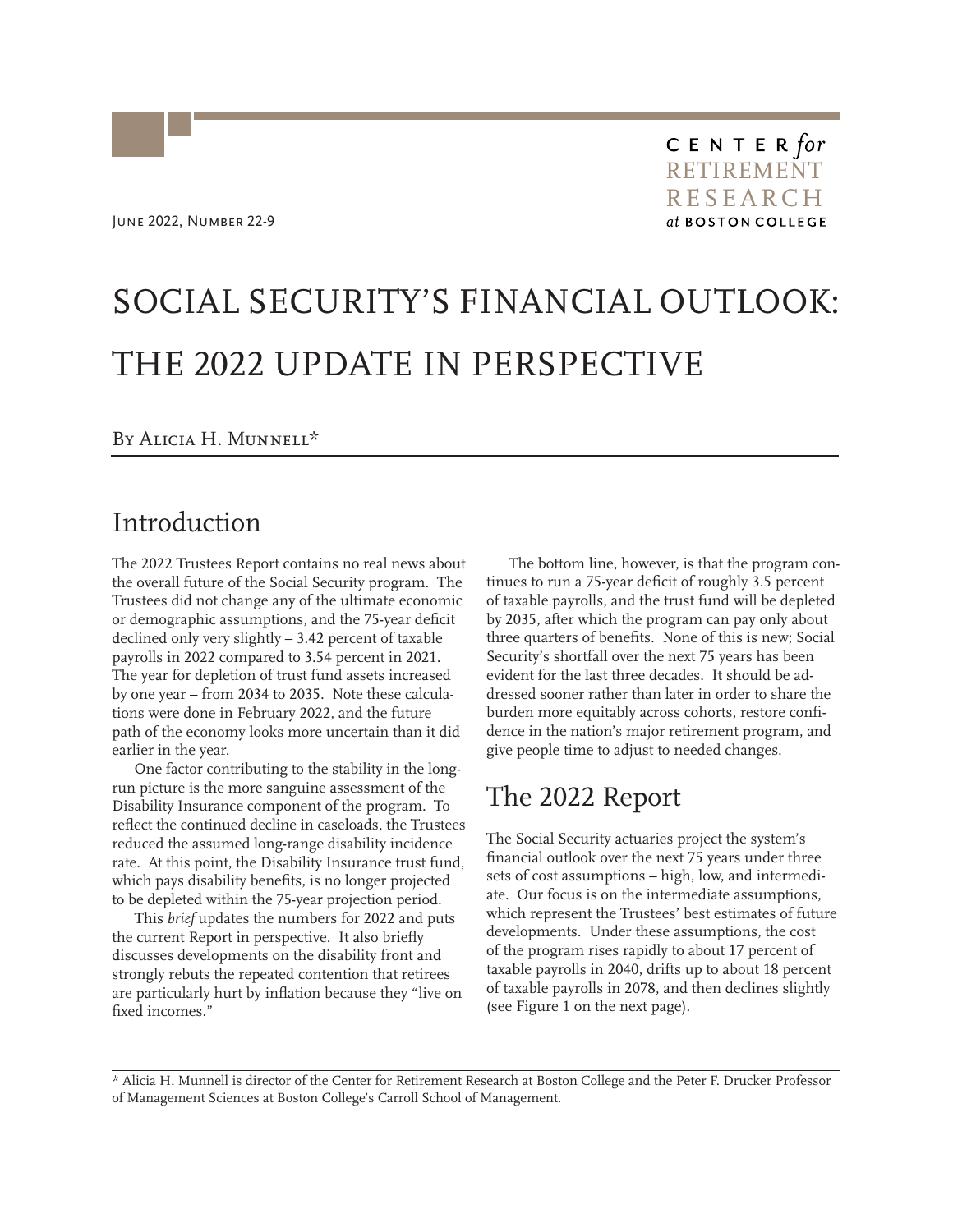Figure 1. Projected Social Security Income and Cost Rates, as a Percentage of Taxable Payroll, 1970-2096



The increase in costs is driven by demographics, specifically the drop in the total fertility rate after the baby boom (those born between 1946 and 1964). Women of childbearing age in 1964 had an average of 3.2 children; by 1974 that number had dropped to 1.8. The combined effects of the retirement of baby boomers and a slow-growing labor force due to the decline in fertility reduce the ratio of workers to retirees from about 3:1 to 2:1 and raise costs commensurately. In addition, the long-term increase in life expectancies causes costs to continue to increase even after the ratio of workers to retirees stabilizes. The increasing gap between the income and cost rates means that the system is facing a 75-year deficit.

The 75-year cash flow deficit is mitigated somewhat in the short term by the existence of a trust fund, with assets currently equal to about two years of benefits. These assets are the result of cash flow surpluses that began in response to reforms enacted in 1983. Since 2010, however, when Social Security's cost rate started to exceed the income rate, the government has been tapping the interest on trust fund assets to cover benefits. And, in 2021, as taxes and interest fell short of annual benefit payments, the government started to draw down trust fund assets to meet benefit commitments. These drawdowns will continue until the trust fund is depleted in 2035.

The depletion of the trust fund is not news. Virtually since the year the trust fund began accumulating assets, the Trustees have projected its demise. The

point is that the window of opportunity to restore balance has narrowed dramatically over time. Whereas we used to have 65 years to figure out how to avoid trust fund depletion, that number has dropped to 13 years (see Figure 2). If nothing is done before depletion, benefits for all current retirees will have to be cut immediately.





*Sources: 1984-2022 Social Security Trustees Reports.*

The depletion of the trust fund does not mean that Social Security is "bankrupt." Payroll tax revenues keep rolling in and can cover 80 percent of currently legislated benefits initially, declining to 74 percent by the end of the projection period. Relying only on current tax revenues, however, means that the replacement rate – benefits relative to pre-retirement earnings – for the typical age-65 worker would drop from about 38 percent to about 27 percent – a level not seen since the 1950s (see Figure 3 on the next page). (Note that the replacement rate for those claiming at 65 has already declined because of the increase in the Full Retirement Age from 65 to 67.)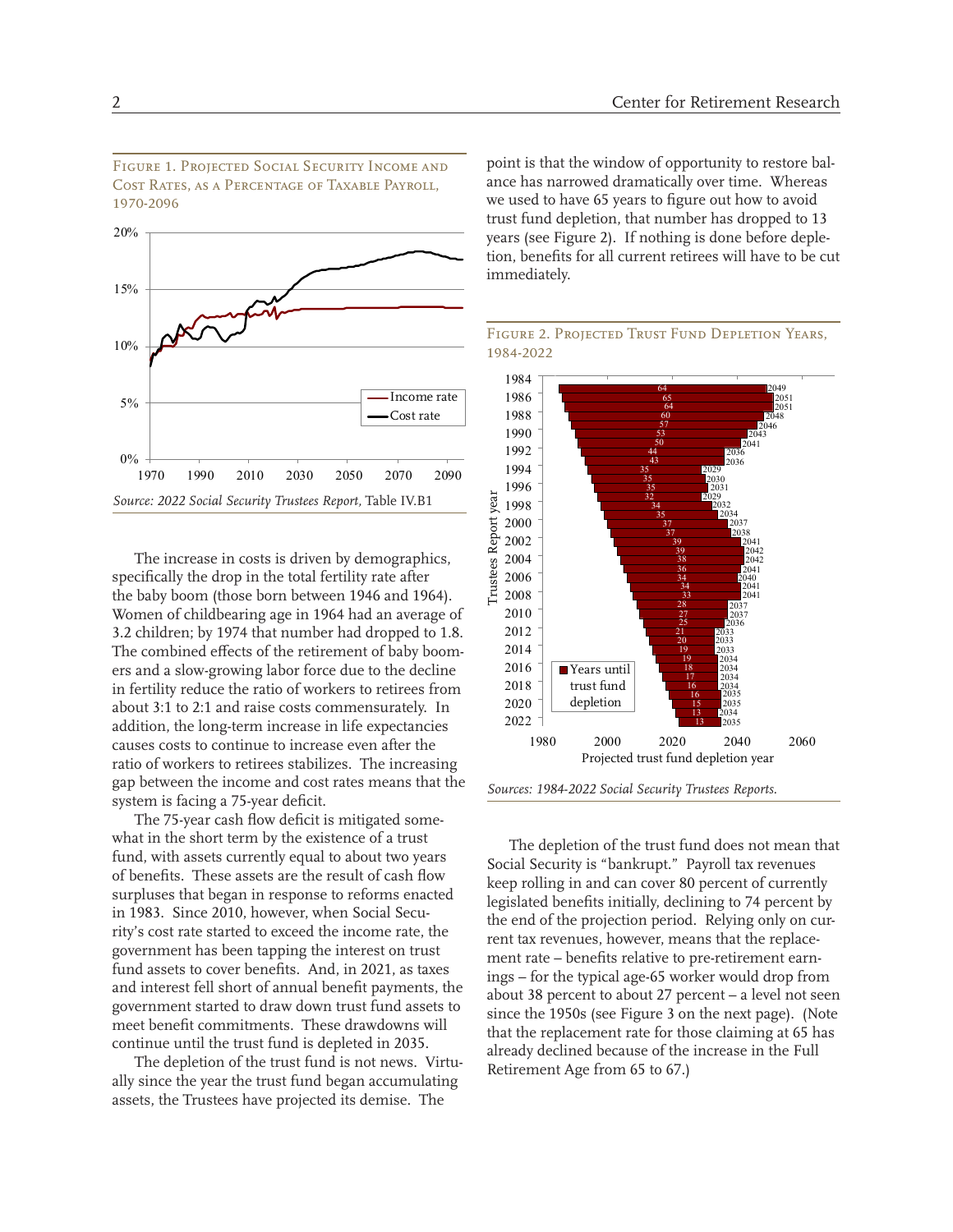0% 10% 20% 30% 40% 50% 2000 2010 2020 2030 2040 2050 2060 2070 2080 2090 Trust fund depleted

*Sources:* Clingman, Burkhalter, and Chaplain (2014-2022); and *2013 Social Security Trustees Report.*

Moving from cash flows to the 75-year deficit requires calculating the difference between the present discounted value of scheduled benefits and the present discounted value of future taxes plus the assets in the trust fund. This calculation shows that Social Security's long-run deficit is projected to equal 3.42 percent of covered payroll earnings. That figure means that if payroll taxes were raised immediately by 3.42 percentage points – about 1.7 percentage points each for the employee and the employer – the government would be able to pay the current package of benefits for everyone who reaches retirement age through 2096, with a one-year reserve at the end.

At this point in time, solving the 75-year funding gap is not the end of the story in terms of required tax increases. Once the ratio of retirees to workers stabilizes and costs remain relatively constant as a percentage of payroll, any solution that solves the problem for 75 years will more or less solve the problem permanently. But, during this period of transition, any package of policy changes that restores balance only for the next 75 years will show a deficit in the following year as the projection period picks up a year with a large negative balance. Policymakers generally recognize the effect of adding deficit years to the valuation period, and many advocate a solution that involves "sustainable solvency," in which the ratio of trust fund assets to outlays is either stable or rising in the 76th year. Thus, eliminating the 75-year shortfall should be viewed as the first step toward long-run solvency.

Some commentators cite Social Security's shortfall over the next 75 years in terms of dollars – \$20.4 trillion. Although this number appears very large, the economy will also be growing. So, dividing this number – plus a one-year reserve – by taxable payroll over the next 75 years brings us back to the 3.42 percentof-payroll deficit discussed above.

The Trustees also report Social Security's shortfall as a percentage of GDP. The cost of the program is projected to rise from about 5 percent of GDP today to about 6 percent of GDP as the baby boomers retire (see Figure 4). The reason why costs as a percentage of taxable payroll keep rising – while costs as a percentage of GDP more or less stabilize – is that taxable payroll is projected to decline as a share of total compensation due to continued growth in health benefits.





*Sources: 2022 Social Security Trustees Report,* Table IV.B1 and Figure II.D4.

### 2022 Report in Perspective

The 75-year deficits in the last two Trustees Reports are the largest since 1983 when Congress enacted major legislation to restore balance (see Figure 5 on the next page). The major question is why did the deficit grow over the period 1983-2022, and a secondary question is why did it decline ever so slightly since last year's Report.

FIGURE 3. REPLACEMENT RATE FOR THE MEDIUM Earner at Age 65 from Existing Tax Revenues, 2000-2095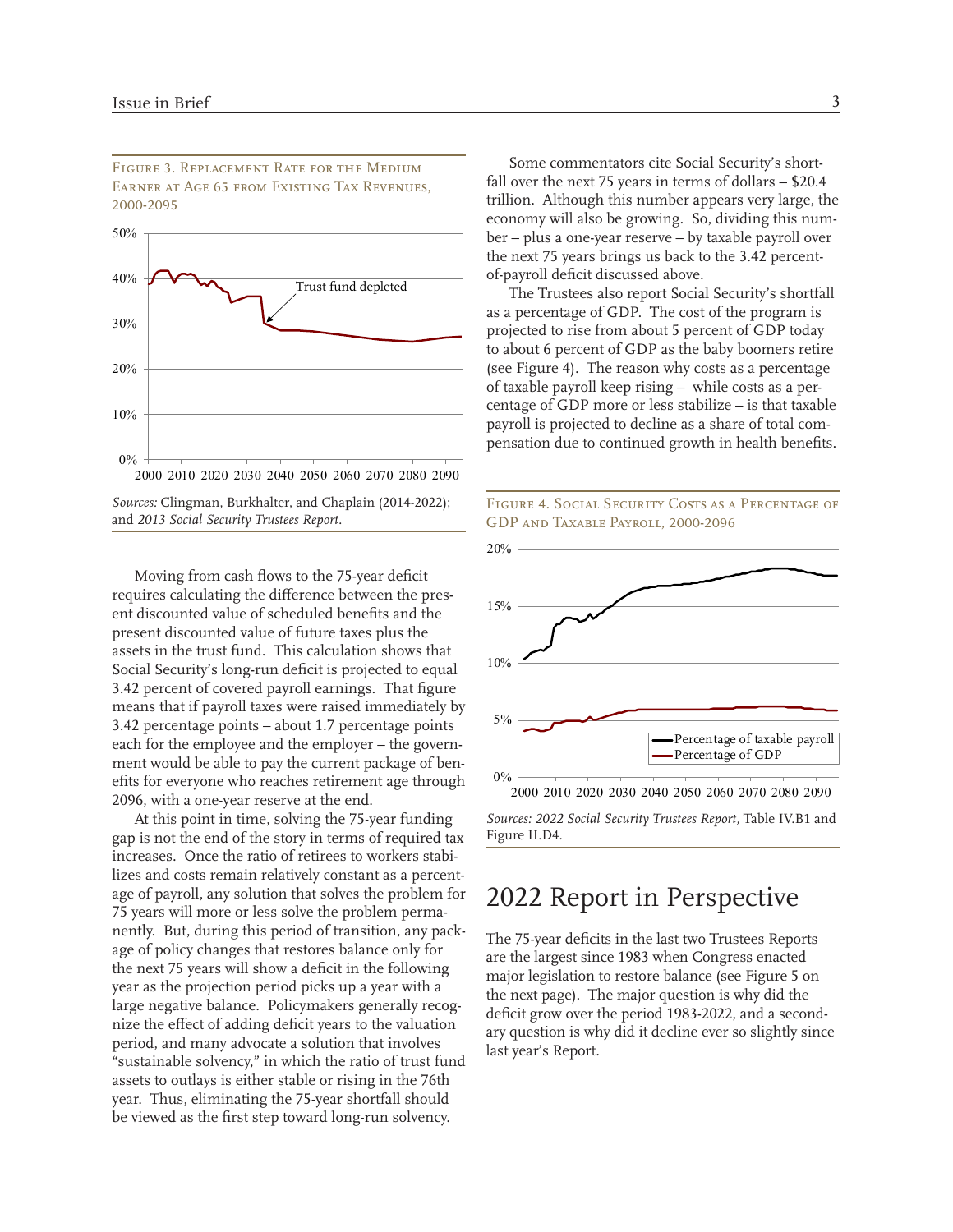

Figure 5. Social Security's 75-Year Deficit as a Percentage of Taxable Payroll, 1983-2022

#### *Changes in 75-Year Deficit Since 1983*

Social Security moved from a projected 75-year actuarial surplus of 0.02 percent of taxable payroll in the 1983 Trustees Report to a projected deficit of 3.42 percent in the 2022 Report. As shown in Table 1, leading the list of reasons for this change is moving forward the valuation period. That is, the 1983 Report looked

#### Table 1. Reasons for Change in the 75-year BALANCE FROM 1983 TO 2022, AS A PERCENTAGE OF TAXABLE PAYROLL

| Item                                 | Change   |
|--------------------------------------|----------|
| Actuarial balance in 1983            | $+0.02%$ |
|                                      |          |
| Changes in actuarial balance due to: |          |
| Valuation period                     | $-2.26$  |
| Economic data and assumptions        | $-1.02$  |
| Disability data and assumptions      | $-0.46$  |
| Legislation/regulation               | $+0.06$  |
| Methods and programmatic data        | $+0.11$  |
| Demographic data and assumptions     | $+0.14$  |
|                                      |          |
| Actuarial balance in 2022            | $-3.42%$ |
|                                      |          |

*Source:* Chu and Burkhalter (2022).

at the system's finances over the period 1983-2057; the projection period for the 2022 Report is 2022- 2096. Each time the valuation period moves out one year, it picks up a year with a large negative balance. The cumulative effect of this process over the last 39 years has been to increase the 75-year deficit by 2.26 percent of taxable payrolls.

A worsening of economic assumptions – primarily a decline in assumed productivity growth and the impact of the Great Recession – have also contributed to the increase in the deficit. Another contributor to the growth in the deficit over the past 39 years has been increases in disability rolls, although, as discussed later, that picture has changed dramatically in recent years.

Partially offsetting the negative factors has been a reduction in the actuarial deficit due to legislative and regulatory changes. Methodological improvements and updated data have also had a positive impact on the system's finances. The biggest boost has come from changes in demographic assumptions, such as a slower pace of mortality improvement overall. The net effect of all these changes in 2022 is a 75-year deficit equal to 3.42 percent of taxable payrolls.

### *Changes from Last Year's Report*

The 3.42 percent of taxable payrolls in the 2022 Report is slightly lower than the 3.54 percent in last year's Report. This change was the result of four factors (see Figure 6). Advancing the valuation period by one year to include 2096, a year with a large negative balance,

#### Figure 6. Reasons for Change in the 75-year Balance from the 2021 to the 2022 Trustees Report



*Source: 2022 Social Security Trustees Report,* Table IV.B7.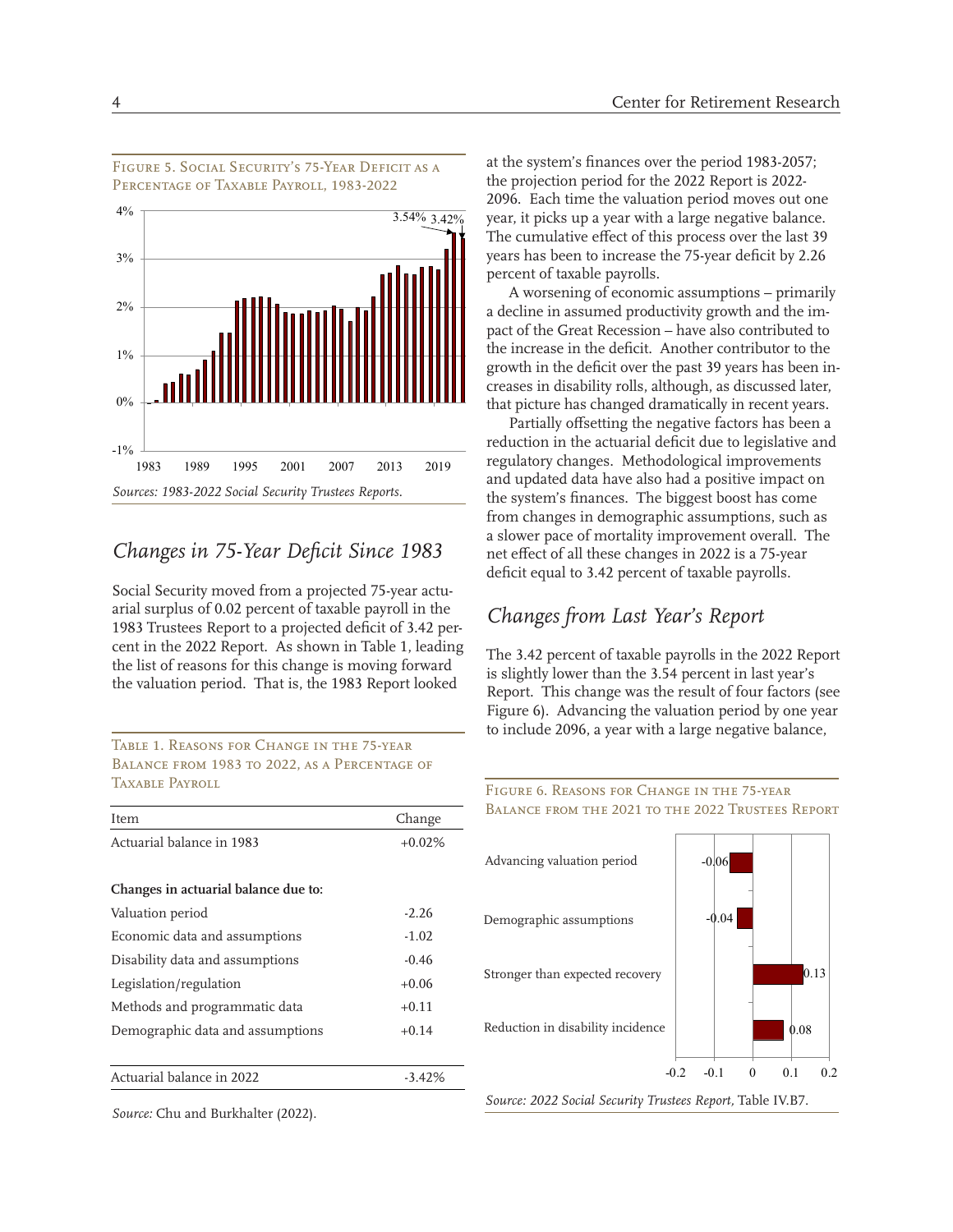alone increased the actuarial deficit by 0.06 percent of taxable payrolls. New demographic data and changes in demographic assumptions about birth rates and immigration also increased the deficit. On the other hand, a stronger and faster economic recovery than anticipated in last year's Report and a reduction in the ultimate assumption about the disability incidence rate more than offset the adverse factors. The next section provides a little more information on the disability issue and the final section hammers home the point that retirees do not "live on fixed incomes."

### The Changing Disability Picture

Anyone listening to conversations on Social Security's Disability Insurance (DI) program would get the impression that the problem is out of control and the highest national priority is getting people with disabilities off the rolls and back to work.

Indeed, for most of the last 35 years, the disability rolls were soaring (see Figure 7). Three factors explain the steady increase. First, legislation passed in 1984 broadened the definition of disability and provided applicants and medical providers with greater opportunity to influence the decision process. Second, the population was aging, so the baby boom generation



spouses and children are excluded. *Source: 2022 Social Security Trustees Report,* Table V.C5.

'aged into' the higher incidence rates following the 1984 reforms. Third, the secular rise in female labor force participation increased the fraction of women eligible by their work history for disability benefits and they too aged into the higher incidence rates. These factors behind rising rolls are not likely to occur again.

Indeed, recent data suggest that the trajectory of the program has shifted. After peaking in 2014, the stock of beneficiaries has been declining. Note, this discussion is not about percentages; these data refer to the absolute number of people. Fewer people are receiving DI benefits today than in 2014.

The total number on the rolls consists of those already receiving benefits and new awards. The increase in life expectancies continues to put some upward pressure on the number of beneficiaries, but in recent years that pressure has been more than offset by the declining incidence rate (see Figure 8). The incidence rate is the number of new beneficiaries per thousand insured workers.

Figure 8. Disability Insurance Incidence Rates



No one quite knows why the incidence rate has declined. The list of possible factors include:

- economic expansion after Great Recession;
- easier access to health care in wake of ACA;
- shift to less physical jobs;
- closing of some field offices, even pre-COVID; and
- new policies and procedures.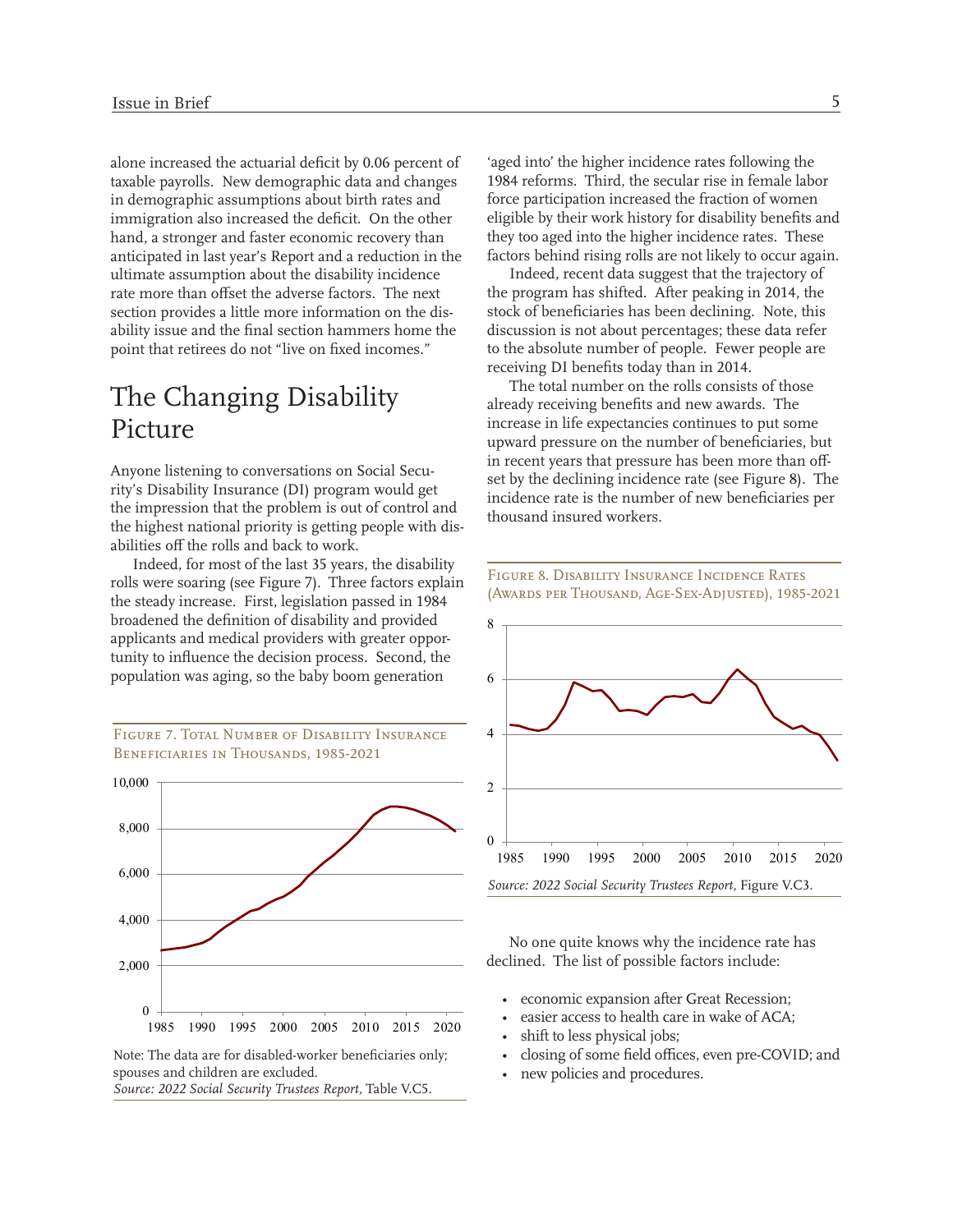Some evidence suggests that the latter may be important. Beginning in 2009, the Social Security Administration implemented a number of changes in the training of the Administrative Law Judges who decide the DI applications. New performance monitoring was added for judges with allowance rates or denial rates far from the average; a "How Am I Doing?" tool allowed staff and judges to track their performance; and fewer cases per judge allowed more time for consideration. In the wake of that initiative, the allowance rate – the percentage of applications approved – has trended down from 57 percent in 2009 to 49 percent in 2019 (see Figure 9).

Figure 9. Allowance Rate for Disabled-Worker Claims, by Filing Year, 1988-2019



Add on top of all this, Social Security offices closed for COVID in 2020 and just reopened this April. At this point, a legitimate concern may be whether those who need the help are getting it.

In any event, given the persistent decline, the Trustees lowered the assumed long-range disability incidence rate from 5.0 to 4.8 per thousand insured. This change had a major effect on the finances of the DI program; the depletion date for the DI trust fund moved from 2057 in last year's report to being able to pay full benefits for the entire 75-year projection period.

# Retirees Don't "Live on Fixed Incomes"

The press repeatedly reports that our current inflation situation is particularly hard for retirees who "live on fixed incomes." The fact of the matter is that Social Security is the major source of retirement income for most Americans, and Social Security provides an automatic cost-of-living adjustment (COLA) to reflect increases in the Consumer Price Index (CPI). The COLA for 2022 was 5.9 percent, one of the largest since the 1980s (see Figure 10). And the COLA for 2023 could well be 8 percent. Yet the press and the public do not appear convinced that retirees are protected against the erosive impact of inflation. The skepticism may revolve around three issues: 1) the COLA is backward looking and may not reflect current levels of inflation; 2) Social Security may not be using the right index to calculate the COLA; and 3) Medicare Part B premium increases offset the COLA. It is worth addressing each of these issues.

#### FIGURE 10. SOCIAL SECURITY COST-OF-LIVING Adjustments, 1980-2022



Notes: Asterisks for 2010, 2011, and 2016 indicate no COLA. Striped bar for 2023 indicates the anticipated COLA. *Sources:* Historical data are from U.S Social Security Administration (2022). Projection for 2022 is author's estimate based on inflation data to date.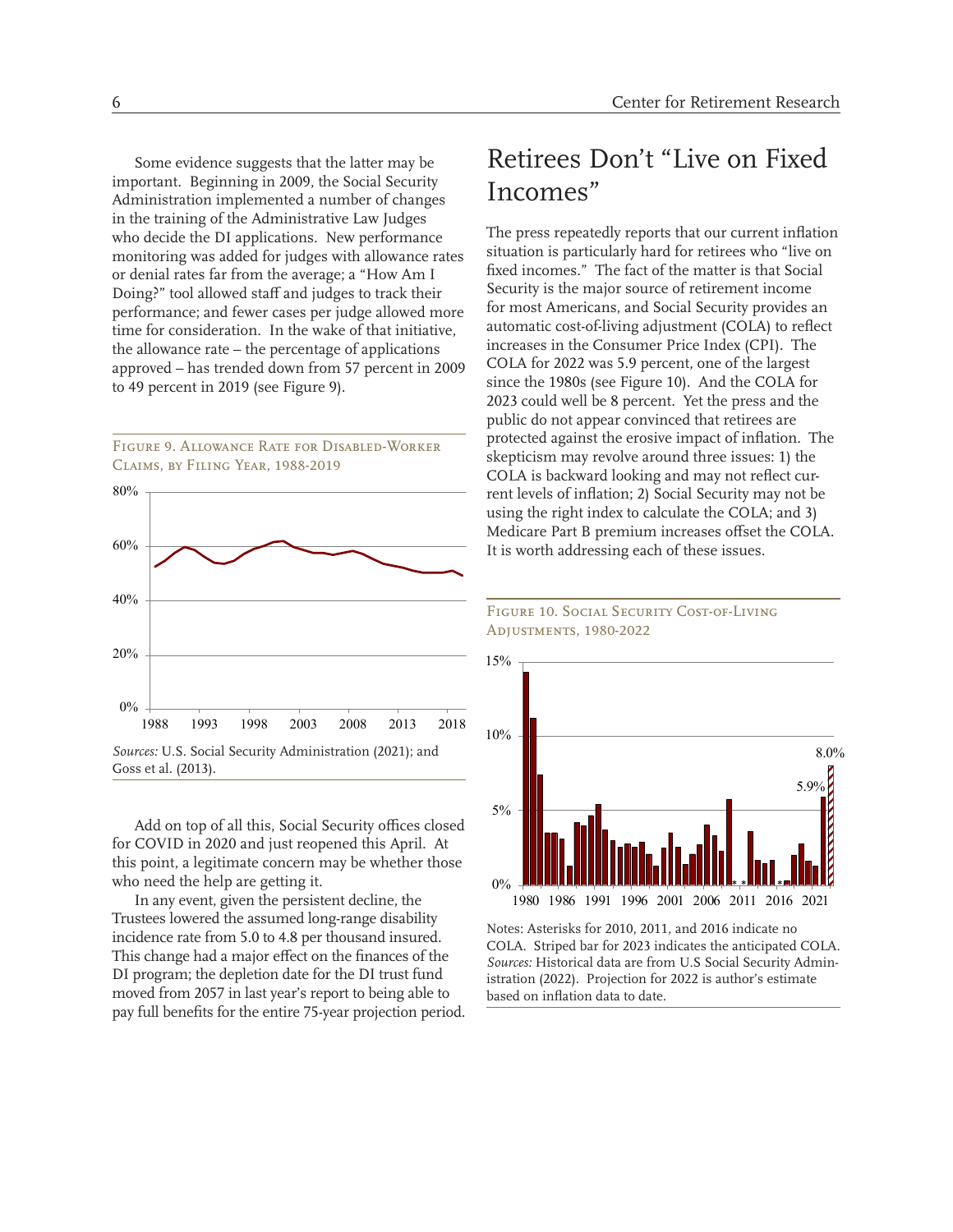#### *Timing of the COLA*

Since the COLA first affects benefits paid after January 1 for the next year, Social Security needs to have figures before the end of the previous year. As a result, the adjustment for 2022 was based on the increase in the CPI for the third quarter of 2021 over the third quarter of 2020. This backward-looking calculation means that, when inflation starts to rise, the COLA will be less than the inflation that people are experiencing. Indeed, that is true this year; benefits were increased by 5.9 percent, but year-over-year inflation is running above 8 percent.

Two counterpoints are relevant here. First, it makes sense to base the COLA on actual data rather than a forecast, which could involve constant corrections for over- or under-predicting. Second, while the COLA under-compensates when inflation starts to rise, it will over-compensate as inflation falls. That is, an 8-percent COLA for 2023 based on retrospective data may be greater than actual inflation as pressures ease up. Over the complete cycle, then, the COLA fully compensates for inflation.

#### *Appropriate Price Index*

Some critics contend that the CPI-W – the price index for urban wage earners and clerical workers, which is currently used to determine the COLA – understates inflation for retirees because the elderly spend more of their money on medical care and the cost of medical care has been rising rapidly.

In 1987, Congress directed the U.S. Bureau of Labor Statistics to calculate a separate price index for persons 62 and older. This index, called the CPI-E, has been extended back to December 1982. From the third quarter of 1983 to the third quarter of 2021, the average annual increase for the CPI-E was 2.8 percent, compared to 2.6 percent for the CPI-W.

Interestingly, though, in the last two decades the difference between the rate of increase in the CPI-E and CPI-W has nearly disappeared (see Figure 11). While the CPI-E rose 0.38 percent per year faster than the CPI-W over the entire 1983-2002 period, the two indexes showed virtually identical average annual increases during 2002-2021. The main reasons for this shift were a slowing in the rate of increase in the price of medical care and the changing pattern of transportation costs.1 Moreover, the population is aging so retirees constitute a much larger share of the sample.

Figure 11. Average Rate of Inflation Differential BETWEEN THIRD QUARTER CPI-E AND CPI-W, 1983-2021



Interestingly, for the most recent adjustment, the CPI-W produced a much higher COLA than the CPI-E (see Figure 12).





*Sources:* U.S. Bureau of Labor Statistics (2021b); and U.S Social Security Administration (2022).

The bottom line is that the CPI-W is a perfectly acceptable index for adjusting Social Security benefits, and will become an increasingly appropriate reflection of the spending pattern of retirees as the population continues to age.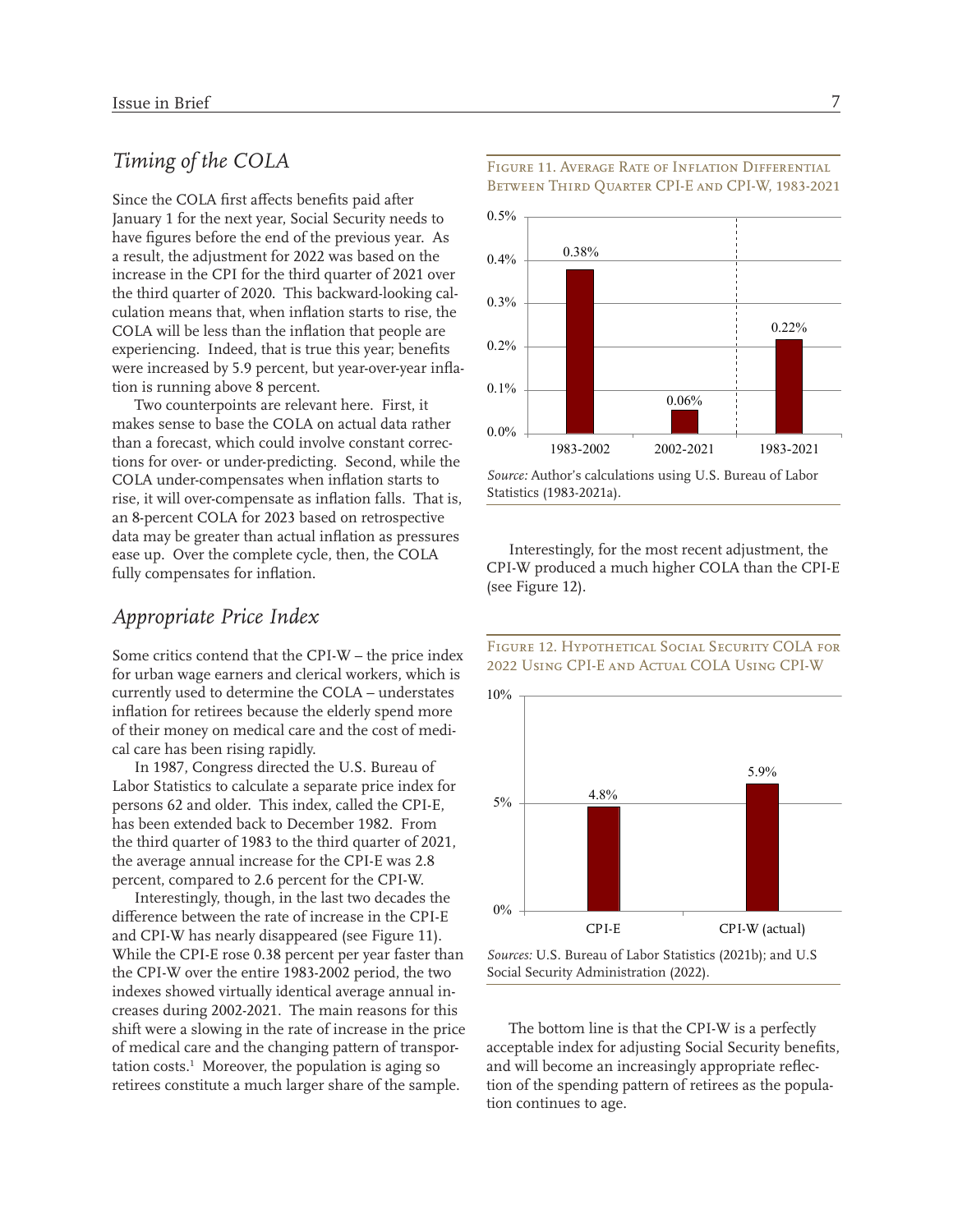#### *Part B Premiums*

The skepticism about being protected from inflation may have gotten a special boost this year, as retirees faced a particularly large increase in the premium they pay for Medicare Part B.2 Part B covers physician and outpatient hospital services and, relevant for this discussion, drugs that are administered in a physician's office rather than purchased at a pharmacy.

In November 2021, the Centers for Medicare and Medicaid Services (CMS) announced that the Medicare part B premium would increase by 14.5 percent. Roughly half of this increase was attributable to the need to create a contingency reserve to cover significantly higher expenditures associated with Aduhelm, Biogen's controversial new drug aimed at slowing the loss in cognition from Alzheimer's disease. The estimated cost for one year's treatment was \$56,000.

Subsequently two things happened. First, in December 2021 Biogen announced that it would cut the price of Aduhelm nearly in half to \$28,200 annually. Second, in January 2022 CMS issued a preliminary decision to limit Medicare's coverage of the new drug to those enrolled in clinical trials, greatly restricting its use. (This decision was finalized in April.)

In January 2022, the Secretary of Health and Human Services asked CMS to reassess its recommendation for the Part B premium and perhaps lower the premium mid-year. CMS reported back in May, concluding that a mid-year change was not feasible nor did the agency have the authority to send out refund checks and that the best way forward was to incorporate the savings in the 2023 premium.

So, two points are relevant here. First, while the unusually high Part B premium did offset a portion of the Social Security COLA, it did not eliminate inflation protection. An individual receiving \$1,600 (the approximate average retiree benefit) saw benefits go up by \$94 from the COLA, but paid \$22 more in Medicare premiums, resulting in a net increase of \$72 or 4.5 percent. Second, the 2023 Part B premium increase should be quite low, which will help retirees cover some of the higher prices they face due to nationwide inflation.

The bottom line here is that retirees do not live on fixed incomes; their monthly benefits go up when prices rise. Yes, the need for a solid number means that the COLA lags a bit as inflation starts, but the COLA will exceed the inflation rate as price increases slow. Yes, no index is perfect, but the CPI-W differs very little from the CPI-E and is a perfectly fine measure on which to calculate COLAs. Yes, the very large increase in the Part B premium was ill-timed, but the extraordinary events seem to have played themselves out and the savings will be seen in the 2023 premium. Retirees are protected against the ravages of inflation.

### Conclusion

The 2022 Trustees Report confirms what has been evident for almost three decades – namely, Social Security is facing a long-term financing shortfall that equals 1 percent of GDP. The changes required to fix the system are well within the bounds of fluctuations in spending on other programs in the past. Moreover, action needs to be taken before the trust fund is depleted in 2035 to avoid a precipitous cut in benefits. Americans support this program; their representatives should fix its finances.

The interesting change in the 2022 Trustees Report pertains to the assumption regarding disability incidence. The number of new people entering the disability rolls per thousand insured workers has been on the decline since 2010, and the 2022 Report formally incorporates that pattern by changing the ultimate long-range disability incidence assumption. The sharp decline does raise the question whether all those needing help are getting it.

The other major issue raised by the current high rates of inflation is the fact that Social Security provides a COLA to maintain retirees' purchasing power as prices rise. This aspect of the program is wonderful. Unfortunately, press reports repeatedly contend that "retirees live on fixed incomes." This statement is simply not correct. Benefits go up when prices go up. Yes, questions may arise about the timing, the index, and the offsetting effect of the Medicare Part B premium. But, these issues should not cloud the basic fact that Social Security protects retirees against a decline in their purchasing power as prices rise.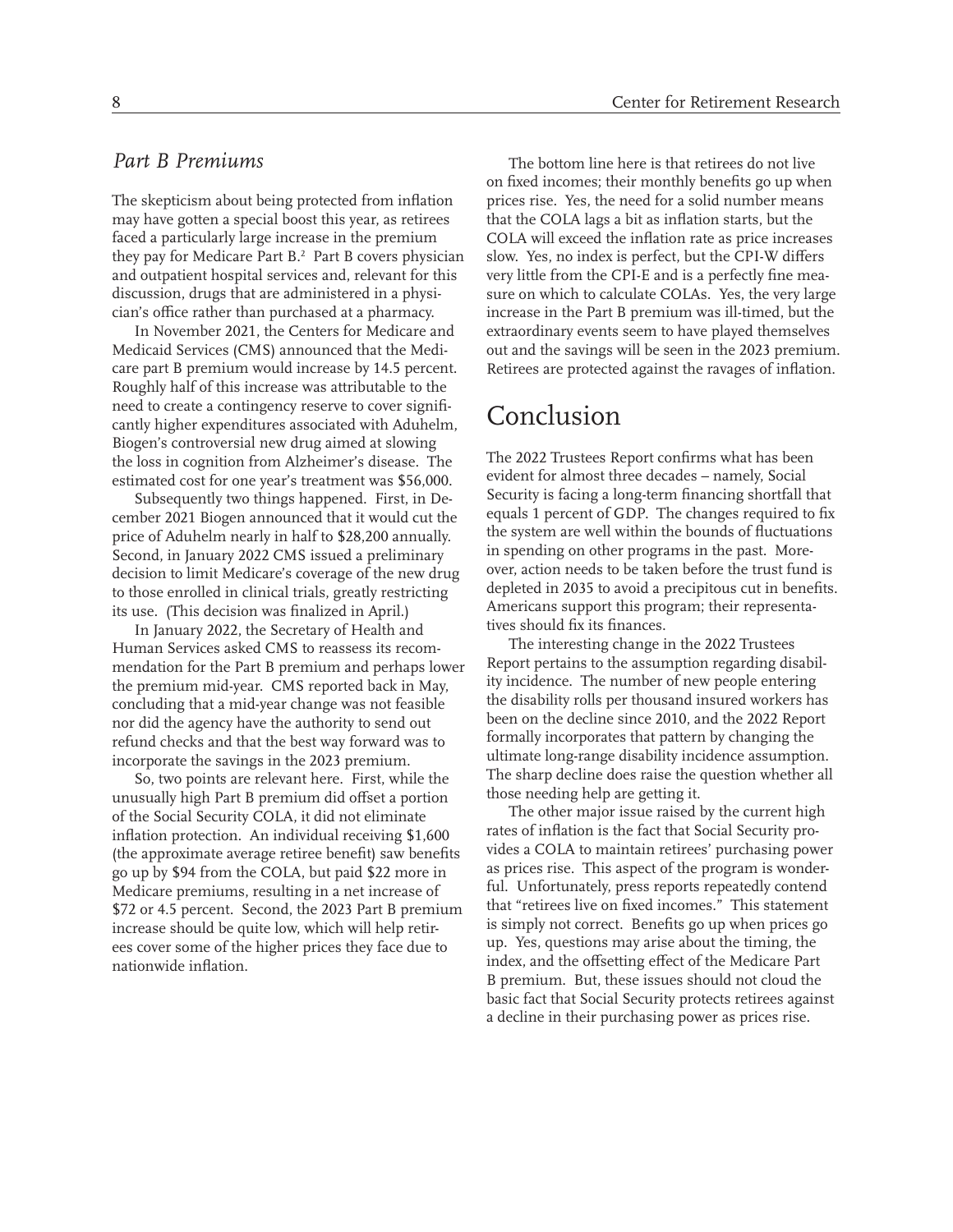### Endnotes

1 Prices for transportation moved from rising slower than average to rising at the average rate, which hurt younger people more than older people (Munnell and Hubbard 2021).

2 The Part B premium is set at 25 percent of projected program costs and must ensure that the program's Trust Fund has sufficient reserves to cover costs during the year.

# References

- Chu, Sharon and Kyle Burkhalter. 2022. "Disaggregation of Changes in the Long-Range Actuarial Balance for the Old Age, Survivors, and Disability Insurance (OASDI) Program Since 1983." Actuarial Note Number 2021.8. Baltimore, MD: U.S. Social Security Administration.
- Clingman, Michael, Kyle Burkhalter, and Chris Chaplain. 2014-2022. "Replacement Rates for Hypothetical Retired Workers." Actuarial Note Number 9. Baltimore, MD: U.S. Social Security Administration.
- Goss, Stephen C., Anthony W. Cheng, Michael L. Miller, and Sven H. Sinclair. 2013. "Disabled Worker Allowance Rates: Variation Under Changing Economic Conditions." Actuarial Note 153. Baltimore, MD: U.S. Social Security Administration.
- Munnell, Alicia H. and Patrick Hubbard. 2021. "What Is the Right Price Index for the Social Security COLA?" Issue Brief 21-19. Chestnut Hill, MA: Center for Retirement Research at Boston College.
- U.S. Bureau of Labor Statistics. 1983-2021a. "Consumer Price Index for Urban Wage Earners and Clerical Workers." Washington, DC. Available at: <https://www.ssa.gov/oact/STATS/cpiw.html>
- U.S. Bureau of Labor Statistics. 2021b. "Consumer Price Index: R-CPI-E Homepage." Washington, DC. Available at: [https://www.bls.gov/cpi/](https://www.bls.gov/cpi/research-series/r-cpi-e-home.htm) [research-series/r-cpi-e-home.htm](https://www.bls.gov/cpi/research-series/r-cpi-e-home.htm)
- U.S. Social Security Administration. 1983-2022. *The Annual Reports of the Board of Trustees of the Federal Old-Age and Survivors Insurance and Federal Disability Insurance Trust Funds.* Washington, DC: U.S. Government Printing Office.
- U.S. Social Security Administration. 2022. "Cost-of-Living Adjustment (COLA) Information for 2022." Baltimore, MD. Available at: [https://www.ssa.gov/](https://www.ssa.gov/cola/) [cola/](https://www.ssa.gov/cola/)
- U.S. Social Security Administration. 2021. *Annual Statistical Report on the Social Security Disability Insurance Program, 2020.* Washington, DC.